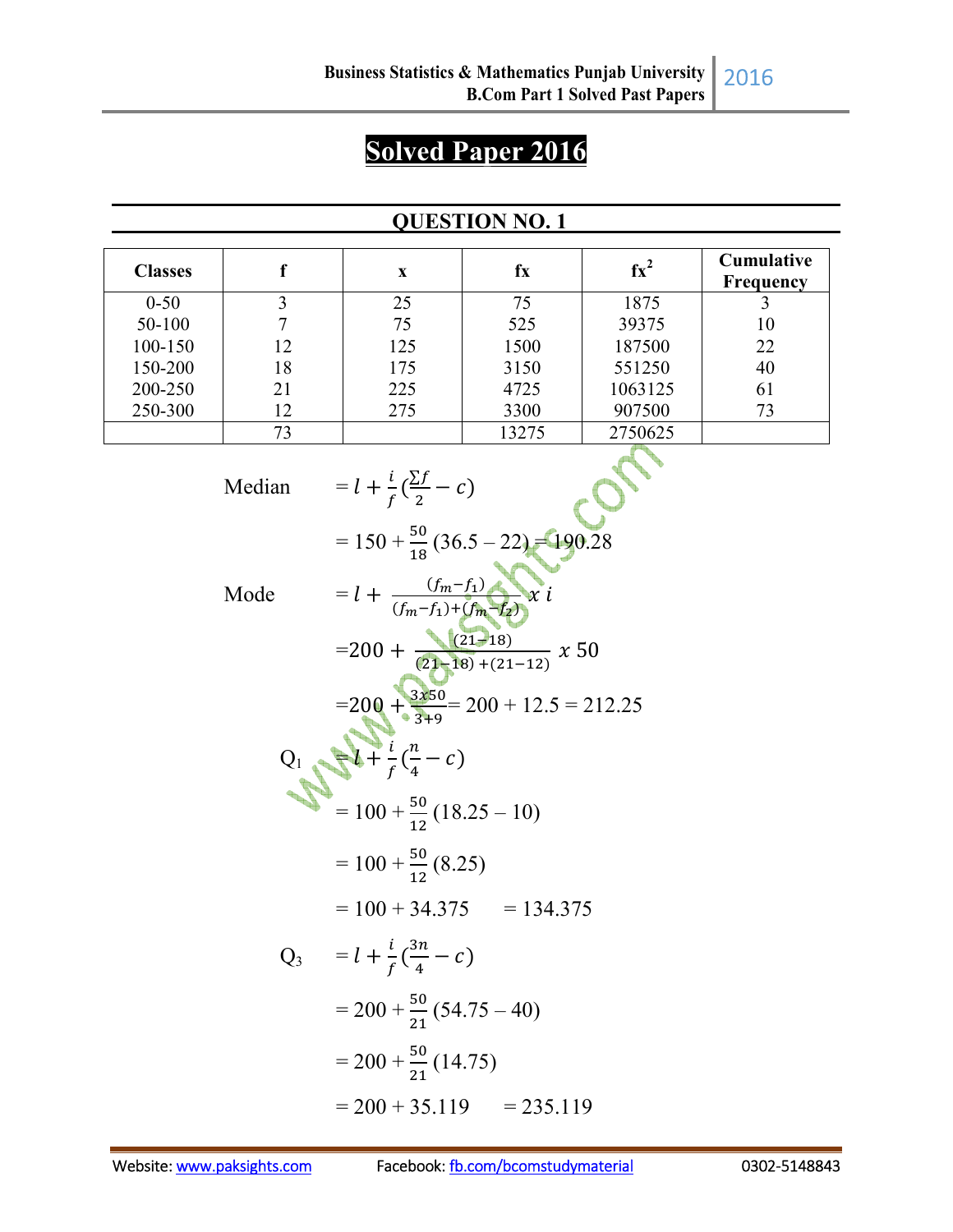| S.K $=\frac{Q_3+Q_1-2Median}{Q_3+Q_1}$                                                |
|---------------------------------------------------------------------------------------|
| $=\frac{235.119+134.375-2x190.278}{2}$<br>S.K<br>235.119-134.375                      |
| $=\frac{369.494 - 380.556}{100.744} = \frac{-11.062}{100.744} = -0.11$<br>S.K<br>(or) |
| $=\frac{\sum fx}{\sum f} = \frac{13275}{73} = 181.849$<br>$\overline{X}$              |
| $=\sqrt{\frac{\sum fx^2}{\sum f}} - (\frac{\sum fx}{\sum f})^2$<br>$\sigma$           |
| $=\sqrt{\frac{2750625}{72}-\left(\frac{13275}{72}\right)^2}$                          |
| $=\sqrt{37679.79452}-33069.17339$                                                     |
| $=\sqrt{4610.62113} = 67.9$<br>$=$ Mean-mode<br>S.K                                   |
| $=\frac{181.849-212.25}{67.9}=\frac{-30.651}{67.9}=-0.45$<br>(OR)                     |
| 3(Mean-Median)<br>S.K                                                                 |
| $\frac{3(181.849 - 190.278)}{2} = -0.372$<br>67.9                                     |

## **QUESTION NO. 2**

| <b>Items</b> | 2005           |         | 2012                      |         |                                             |          |           |                                |
|--------------|----------------|---------|---------------------------|---------|---------------------------------------------|----------|-----------|--------------------------------|
|              | $\mathbf{p}_0$ | $q_{o}$ | $\mathbf{p}_{\mathbf{n}}$ | $q_{n}$ | $p_n q_o$<br>$\mathbf{p}_{o}\mathbf{q}_{o}$ |          | $p_n q_n$ | $\mathbf{p}_{o}\mathbf{q}_{n}$ |
| A            | 17             | 135     | 27.52                     | 369     | 3715.2                                      | 2295     | 10154.88  | 6273                           |
| B            | 19.36          | 214     | 29.59                     | 247     | 6332.26                                     | 4143.04  | 7308.73   | 4781.9                         |
| $\mathbf C$  | 15.18          | 191     | 14.46                     | 227     | 2761.86                                     | 2899.38  | 3282.42   | 3445.86                        |
| D            | 99.32          | 161     | 96.17                     | 186     | 15483.37                                    | 15990.52 | 17887.62  | 18473.52                       |
|              |                |         |                           |         | 28292.69                                    | 25327.94 | 38633.65  | 32974.3                        |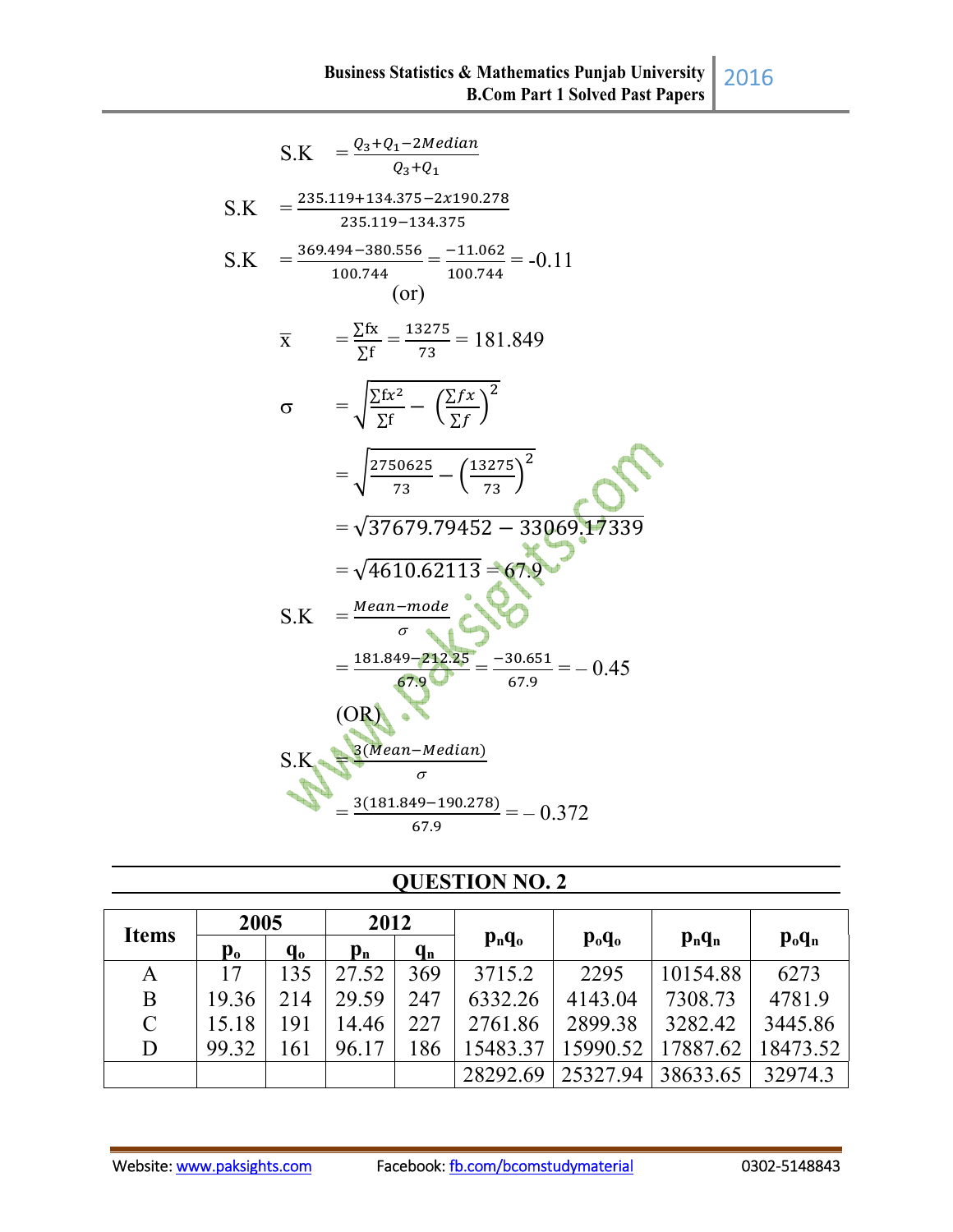Index Number Using:

| (i) | Laspreyr's index | $=\frac{\sum p_n q_o}{\sum x} \times 100$<br>$\Sigma p_o q_o$                                            |
|-----|------------------|----------------------------------------------------------------------------------------------------------|
|     |                  | $=\frac{28292.69}{25327.96} \times 100 = 111.71$                                                         |
|     | Paasche's index  | $=\frac{\sum p_n q_n}{\sum p_o q_n} \times 100$                                                          |
|     |                  | $=\frac{38633.65}{32974.30} \times 100 = 117.16$                                                         |
|     | Fisher's index   | $= \sqrt{\frac{\Sigma p_n q_o}{\Sigma p_o q_o}} \times \frac{\Sigma p_n q_n}{\Sigma p_o q_n} \times 100$ |
|     |                  | $= \sqrt{\frac{28292.69}{25327.96}} \times \frac{38633.65}{32974.30} \times 100 = 114.4$                 |
|     |                  | <b>AUROBIAN MA</b>                                                                                       |

#### **QUESTION NO. 3**

| X                | Y              |                      | ${\bf V}^2$        | XY                |
|------------------|----------------|----------------------|--------------------|-------------------|
| 16               | 40             | 256                  | 1600               | 640               |
| 72               | 51             | 5184                 | 2704               | 3744              |
| 73               | 43             | 5329                 | 1849               | 3139              |
| 63               | 49             | 3969                 | 2401               | 3087              |
| 83               | 61             | 6889                 | 3721               | 5063              |
| 80               | 58             | 6400                 | 3364               | 4640              |
| 66               | 44             | 4356                 | 1936               | 290               |
| 66               | 58             | 4356                 | 3364               | 3828              |
| 74               | 50             | 5476                 | 2500               | 3700              |
| 62               | 45             | 3844                 | 2025               | 2790              |
| $\Sigma X = 656$ | $\sum Y = 500$ | $\Sigma X^2 = 46059$ | $\sum Y^2 = 25464$ | $\sum XY = 33535$ |

$$
\sigma_x = \sqrt{\frac{\sum X^2}{n} - \left(\frac{\sum X}{n}\right)^2}
$$

$$
= \sqrt{\frac{46059}{10} - \left(\frac{655}{10}\right)^2}
$$

$$
= \sqrt{4605.9 - 4290.25}
$$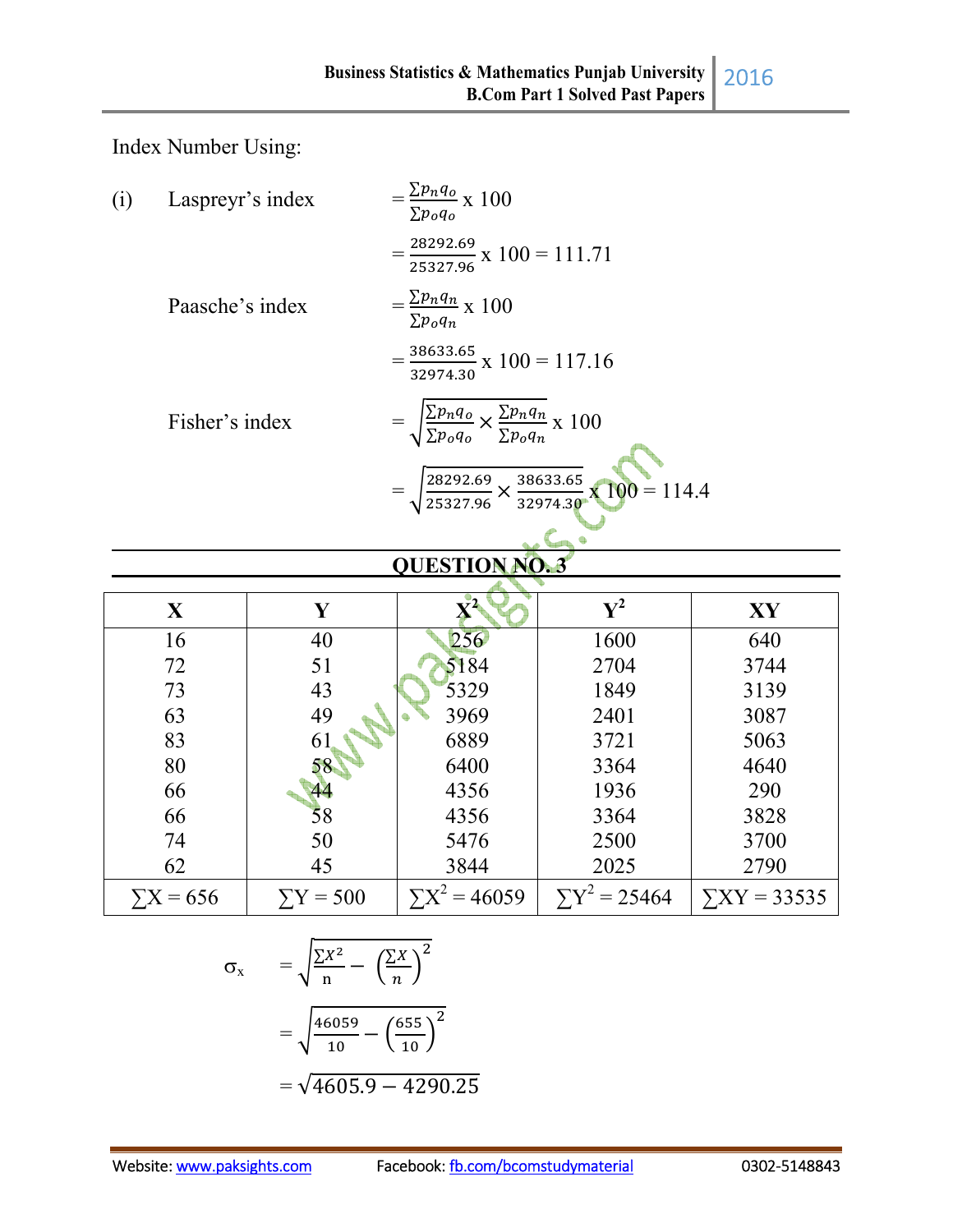|                            | $=\sqrt{315.65} = 17.77$                                                                                                               |
|----------------------------|----------------------------------------------------------------------------------------------------------------------------------------|
|                            | $\sigma_{y} = \sqrt{\frac{\Sigma Y^2}{n} - (\frac{\Sigma Y}{n})^2}$                                                                    |
|                            | $=\sqrt{\frac{25464}{10}-\left(\frac{500}{10}\right)^2}$                                                                               |
|                            | $=\sqrt{2546.4 - 2500}$                                                                                                                |
|                            | $=\sqrt{46.4}=6.81$                                                                                                                    |
| $\mathbf r$                | $=\frac{\frac{\sum xy}{n} - \frac{\sum x}{n}}{\sigma_x \sigma_y}$                                                                      |
|                            | $=\frac{33535}{10}-\frac{655}{10}\times\frac{5500}{10}$<br>17.77×681                                                                   |
|                            | $=\frac{3353.5-3275}{5}$<br>121.0137                                                                                                   |
|                            | $=\frac{78.5}{121.0137}=0.649 \text{ or } 0.65$                                                                                        |
| Line if regression y on x: |                                                                                                                                        |
|                            | y - y = $r \frac{\sigma_x}{\sigma_y} (x - \overline{x})$<br>y - 50 = 0.65 x $\frac{6.81}{17.77} (x - 65.5)$<br>y = 50 - 16.31 + 0.249x |
|                            |                                                                                                                                        |
|                            |                                                                                                                                        |

$$
y = 33.69 + 0.249x
$$

## **QUESTION NO. 4**

 **(i)** 

## **Population elements = 8, 12, 16, 8, 20**

| X  | $\mathbf{X}^2$ |
|----|----------------|
| 8  | 64             |
| 12 | 144            |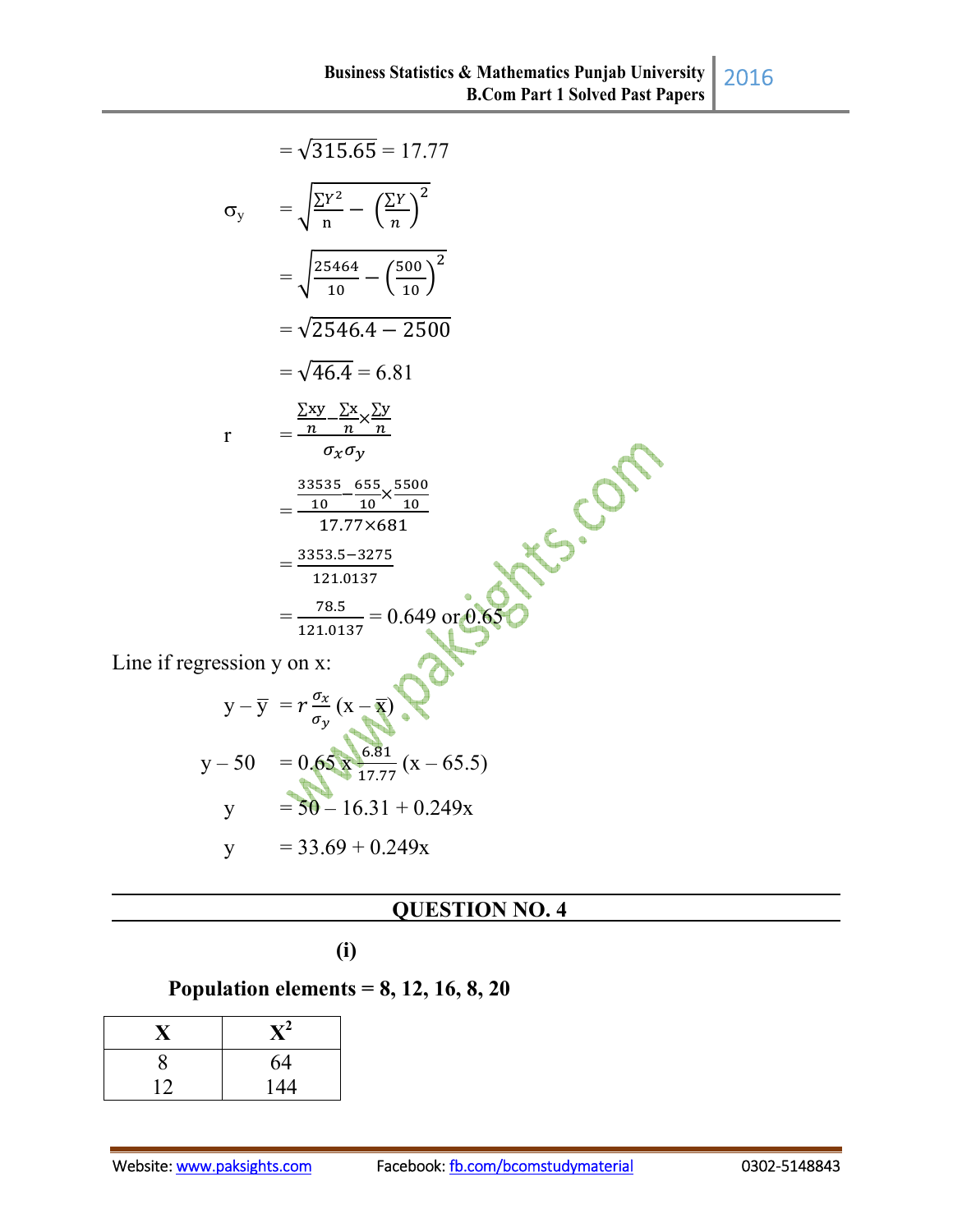| 16 | 256  |
|----|------|
| 18 | 324  |
| 20 | 400  |
| 74 | 1188 |

Population mean  $\mu = \frac{\Sigma X}{N} = \frac{74}{5}$  $\frac{4}{5}$  = 14.8 Standard deviation of population =  $\sigma = \sqrt{\frac{\sum X^2}{N}}$  $\frac{X^2}{N} - \left(\frac{\sum X}{N}\right)$  $\frac{1}{N}$  $\overline{\mathbf{c}}$  $\sigma = \sqrt{\frac{1188}{5}}$  $\frac{188}{5} - \left(\frac{74}{5}\right)$  $\frac{1}{5}$  $\sqrt{237.6 - 219.04} = \sqrt{18.56}$  $= 4.308131846$  or 4.308

| (ii) |
|------|
|      |

| Samples | Sample<br>mean $(\overline{x})$ | $\overline{\mathbf{X}}$ | Tally |                | $f\overline{x}$ | $f(\overline{x})^2$ |
|---------|---------------------------------|-------------------------|-------|----------------|-----------------|---------------------|
| 8, 12   | 10                              | 10                      |       |                | 10              | 100                 |
| 8, 16   | 12                              | 12                      |       |                | 12              | 144                 |
| 8, 18   | 13                              | 13                      |       |                | 13              | 169                 |
| 8,20    | 14                              | 14                      |       | $\overline{2}$ | 28              | 392                 |
| 12, 16  | 14                              | 15                      |       |                | 15              | 225                 |
| 12, 18  | 15                              | 16                      |       |                | 16              | 256                 |
| 12, 20  | 16                              | 17                      |       |                | 17              | 289                 |
| 16, 18  | 17                              | $18-$                   |       |                | 18              | 324                 |
| 16, 20  | 18                              |                         |       |                | 19              | 361                 |
| 18,20   | 19                              |                         |       |                |                 |                     |
|         |                                 |                         |       | 10             | 148             | 2260                |

$$
\mu_{\overline{x}} = \frac{\Sigma f \overline{x}}{\Sigma f} = \frac{148}{10} = 14.8
$$
\n
$$
\sigma_{\overline{x}}^2 = \sqrt{\frac{\Sigma f(\overline{x})^2}{\Sigma f} - \left(\frac{\Sigma f \overline{x}}{\Sigma f}\right)^2}
$$
\n
$$
\sigma = \sqrt{\frac{2260}{10} - \left(\frac{148}{10}\right)^2}
$$
\n
$$
= \sqrt{226 - 219.04} = \sqrt{6.96}
$$
\n
$$
= 2.638181192 \text{ or } 2.638
$$

Verification: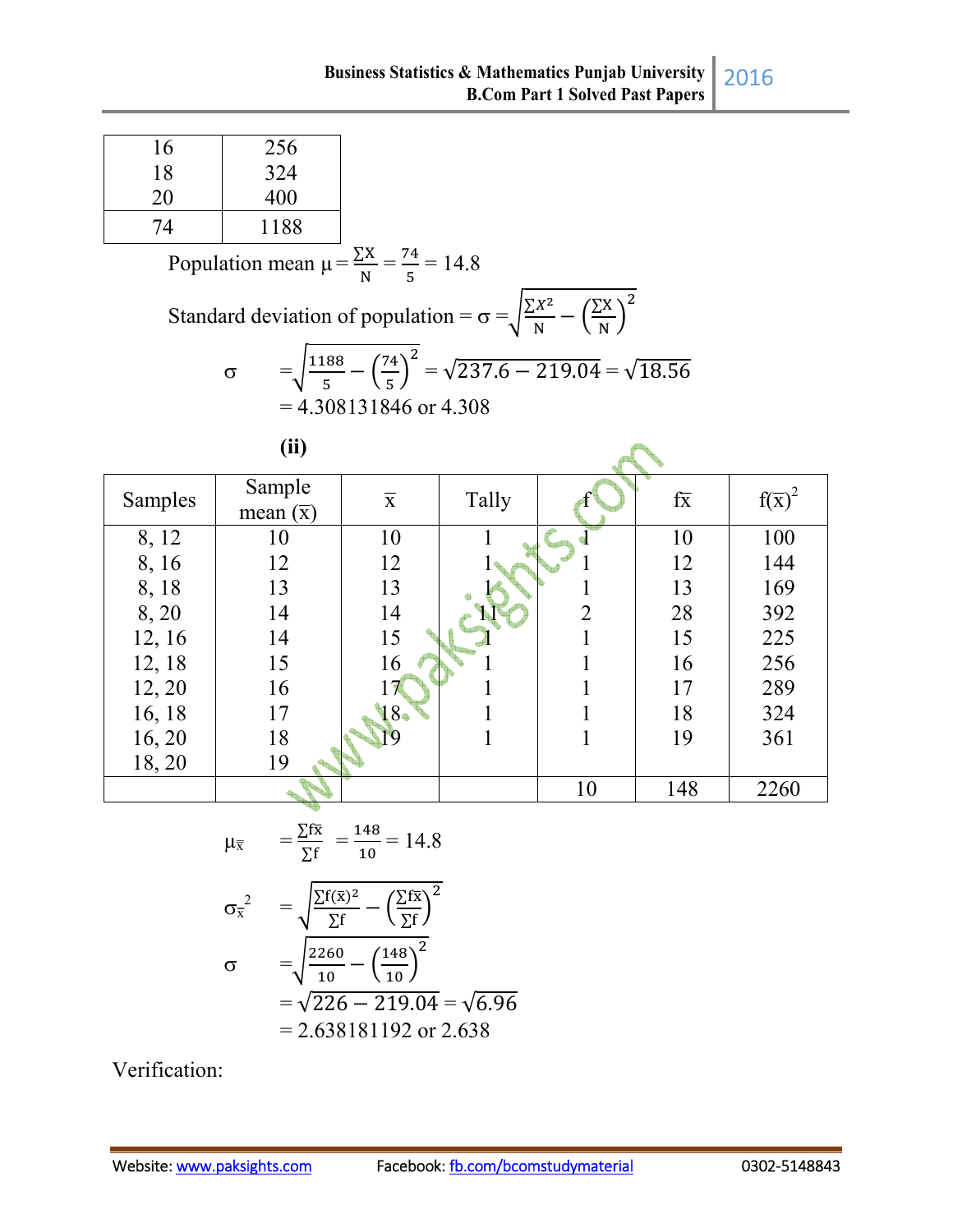|     | $\mu_{\overline{x}}$<br>$= \mu$                                      |                                                                                                                                                                                            |                                                           |  |
|-----|----------------------------------------------------------------------|--------------------------------------------------------------------------------------------------------------------------------------------------------------------------------------------|-----------------------------------------------------------|--|
|     | $14.8 = 14.8$                                                        |                                                                                                                                                                                            |                                                           |  |
|     | $\sigma_{\overline{x}}^2 = \frac{\sigma^2}{n} \cdot \frac{N-n}{N-1}$ |                                                                                                                                                                                            |                                                           |  |
|     | $(2.638)^2 = \frac{(4.308)^2}{2} \times \frac{5-2}{5-1}$             |                                                                                                                                                                                            |                                                           |  |
|     | 6.96 = $\frac{(4.308)^2}{2} \times \frac{3}{4}$                      |                                                                                                                                                                                            |                                                           |  |
|     | $6.96 = 6.96$                                                        |                                                                                                                                                                                            |                                                           |  |
|     |                                                                      | <b>SECTION-II</b>                                                                                                                                                                          |                                                           |  |
|     |                                                                      | <b>QUESTION NO. 5</b>                                                                                                                                                                      |                                                           |  |
|     |                                                                      |                                                                                                                                                                                            |                                                           |  |
| (a) | The given infinite geometric series:                                 |                                                                                                                                                                                            |                                                           |  |
|     |                                                                      | $5 + \frac{5}{6} + \frac{5}{36} + \dots$ $\alpha$                                                                                                                                          |                                                           |  |
|     |                                                                      |                                                                                                                                                                                            |                                                           |  |
|     |                                                                      | Here, $a = 5$ , $r = \frac{5}{6} \div 5 = \frac{5}{6} \times \frac{1}{5} = \frac{1}{6}$<br>$S_{\alpha} = \frac{a}{1-r} = \frac{5}{1-\frac{1}{6}} = \frac{5}{6} = 5 \times \frac{6}{5} = 6$ |                                                           |  |
|     |                                                                      |                                                                                                                                                                                            |                                                           |  |
| (b) |                                                                      | Which the, of the sequence $\begin{bmatrix} 6 \\ 8 \\ 4 \\ 2 \\ \end{bmatrix}$ , $\begin{bmatrix} 6 \\ 4 \\ 2 \\ 6 \\ \end{bmatrix}$                                                       |                                                           |  |
|     |                                                                      |                                                                                                                                                                                            |                                                           |  |
|     | $a = 16, r = \frac{8}{16}$                                           |                                                                                                                                                                                            |                                                           |  |
|     | let $\frac{1}{16}$ is nth term:                                      |                                                                                                                                                                                            |                                                           |  |
|     | $ar^{n-1}$                                                           | $=\frac{1}{16}$                                                                                                                                                                            |                                                           |  |
|     |                                                                      | 16 $\left(\frac{1}{16}\right)^{n-1}$ = $\frac{1}{16x16}$ = $\frac{1}{256}$ = $\frac{1}{(2)^8}$ = $\left(\frac{1}{2}\right)^8$                                                              |                                                           |  |
|     | $n-1 = 8$                                                            |                                                                                                                                                                                            |                                                           |  |
|     | $\mathbf n$                                                          | $= 8 + 1 = 9$                                                                                                                                                                              | $\left(So\frac{1}{16} \text{ is } 9\text{th term}\right)$ |  |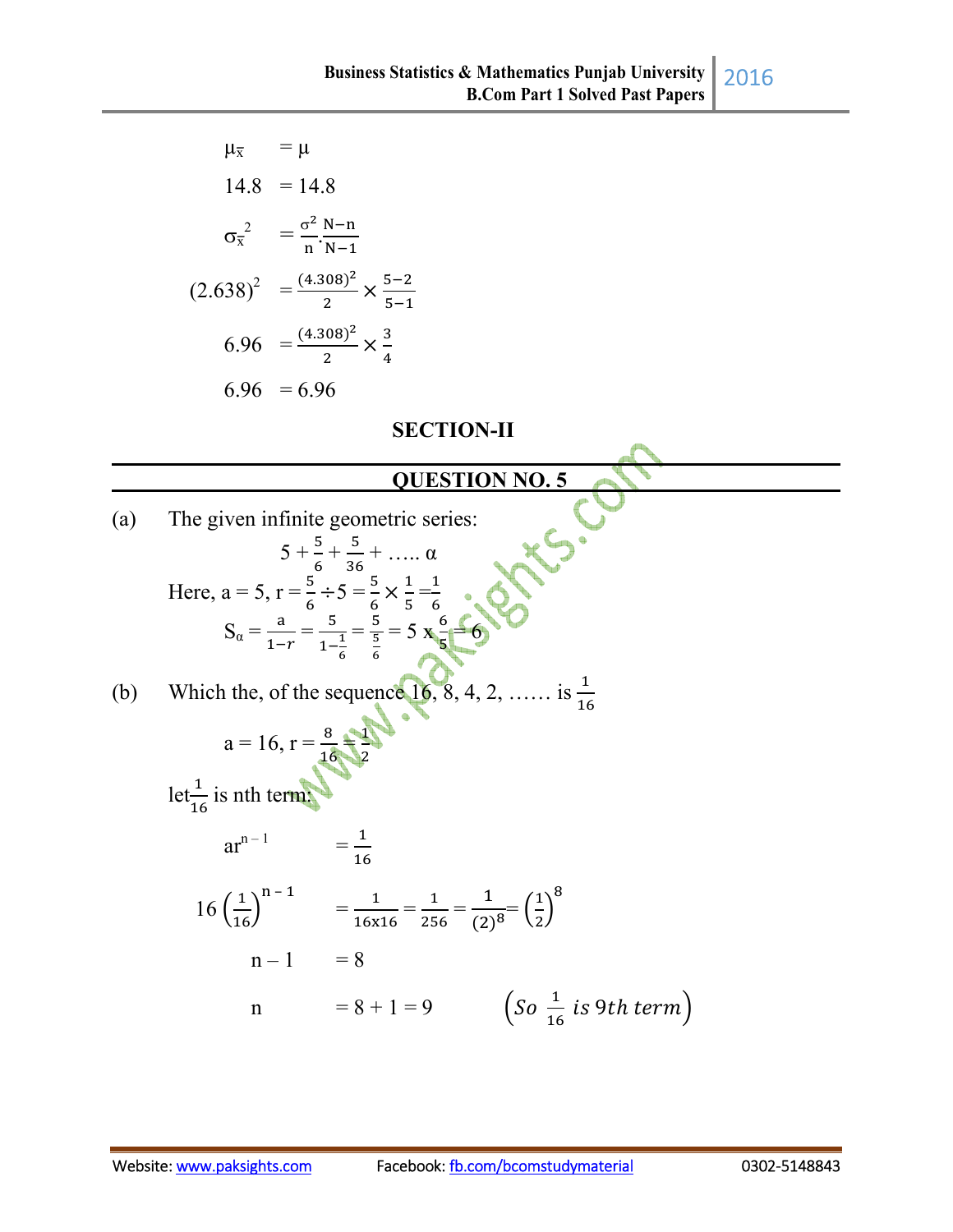## 2016

### **QUESTION NO. 6**

(a)  $\sqrt{5x+4} - \sqrt{3x+1} = 1$  $\sqrt{5x+4} = (1 + \sqrt{3x+1})^2$ 

Taking square on both sides:

$$
(5x + 4) = 1 + 3x + 1 + 2 \times 1\sqrt{3x + 1}
$$
  
\n
$$
5x + 4 - 1 - 3x - 1 = 2\sqrt{3x + 1}
$$
  
\n
$$
2x + 2 = 2\sqrt{3x + 1}
$$
  
\n
$$
x + 1 = \sqrt{3x + 1}
$$
  
\nTaking the square on both sides:  
\n
$$
x^2 + 2x + 1 = 3x + 1
$$

Taking the square on both sides:

$$
x^{2} + 2x + 1 = 3x + 1
$$
\n
$$
x^{2} + 2x - 3x + 1 - 1 = 0
$$
\n
$$
x^{2} - x = 0
$$
\n
$$
x(x - 1) = 0
$$
\nSo,\n
$$
x = 0
$$
\n
$$
x - 1 = 0 \implies x = 1
$$

Solution set is  $\{0, 1\}$ 

(b) 
$$
5x + 4y = 7
$$

$$
3x - 4y = 17
$$

$$
8x = 24
$$

$$
x = 3
$$

$$
5x + 4y = 7
$$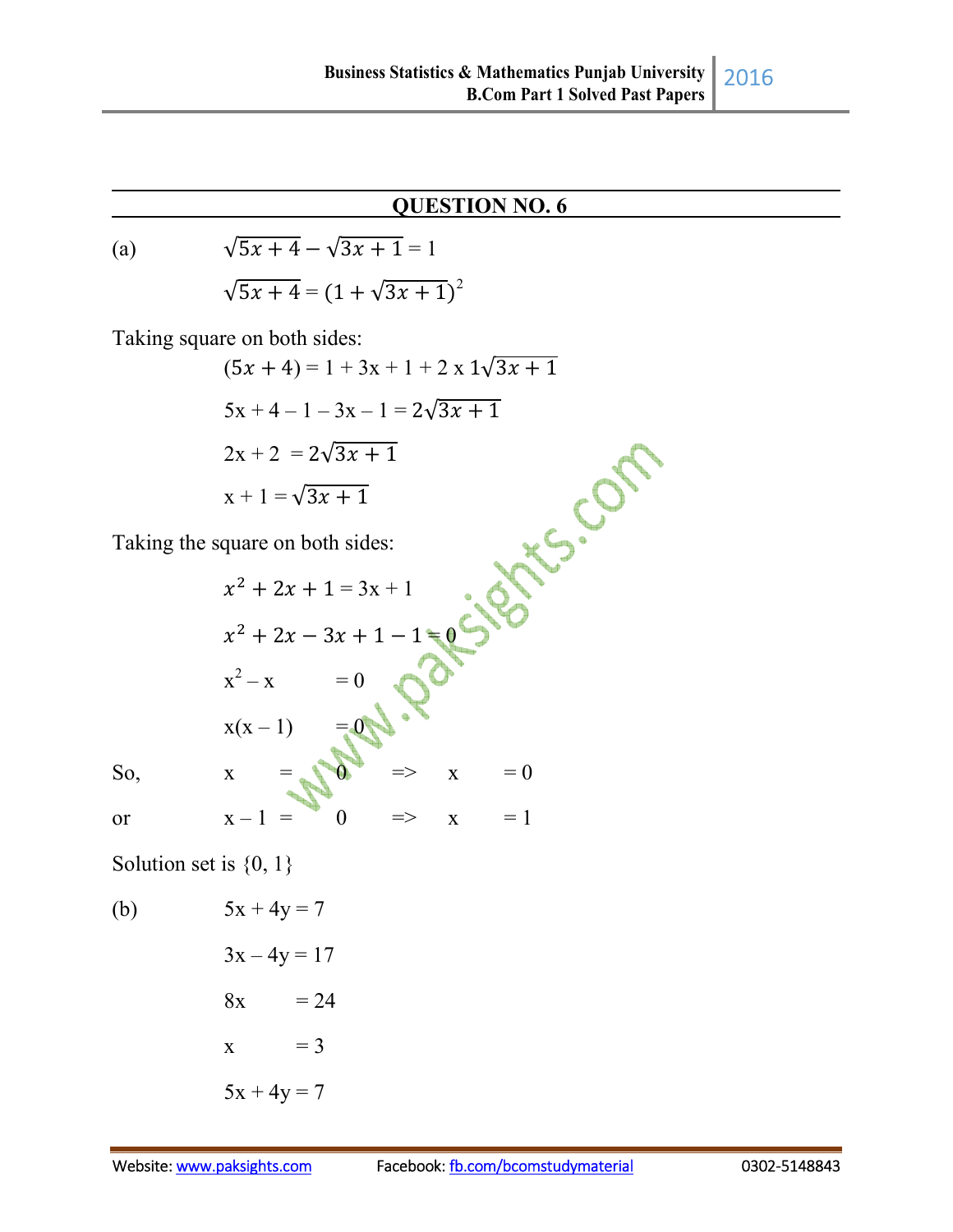$5 x 3 + 4y = 7$  $15 + 4y = 7$  $4y = 7 - 15 = -8$  $y = \frac{-8}{4}$  $\frac{1}{4} = -2$ 

Solution set of  ${x = 3}$  and  ${y = -2}$ 

#### **QUESTION NO. 7**

|                      | $A^{-1} = \left(\frac{1}{ A }\right)$ adjoint A                          |                                                                                                                      |       |
|----------------------|--------------------------------------------------------------------------|----------------------------------------------------------------------------------------------------------------------|-------|
|                      | $A = \begin{bmatrix} 1 & 1 & 1 \\ 1 & -1 & 2 \\ 2 & 2 & 1 \end{bmatrix}$ |                                                                                                                      |       |
| Co-factors of A are: |                                                                          |                                                                                                                      |       |
|                      |                                                                          | $A_{11} = (-1)^2 \begin{vmatrix} -1 & 2 \\ 3 & 1 \end{vmatrix} \in (1)^2 (6)$                                        | $=-5$ |
|                      |                                                                          | $A_{12} = (-1)^3 \begin{vmatrix} 1 & 2 \\ 2 & -1 \end{vmatrix} = -1(-1-4)$                                           | $= 5$ |
|                      |                                                                          | A <sub>13</sub> = $\left(\frac{1}{2}\right)^{\frac{3}{2}}\left \frac{1}{2}\right  = 1(3-2)$                          | $= 5$ |
|                      |                                                                          | A <sub>21</sub> $\left \sum_{i=1}^{n}(-1)^{3}\right _{2}^{1} \left \sum_{i=1}^{n}(-1)^{3}\right _{2}^{1} = -1(-1-3)$ | $=4$  |
|                      |                                                                          | $A_{22} = (-1)^4 \begin{vmatrix} 1 & 1 \\ 2 & -1 \end{vmatrix} = 1(-1-2) = -3$                                       |       |
|                      |                                                                          | $A_{23} = (-1)^5 \begin{vmatrix} 1 & 1 \\ 2 & 3 \end{vmatrix} = -1(3-2)$                                             | $=-1$ |
|                      |                                                                          | $A_{31} = (-1)^4 \begin{bmatrix} 1 & 1 \\ -1 & 2 \end{bmatrix} = 1(2+1)$                                             | $=$ 3 |
|                      |                                                                          | $A_{32} = (-1)^5 \begin{vmatrix} 1 & 1 \\ 1 & 2 \end{vmatrix} = -1(2-1)$                                             | $=-1$ |
| $\equiv$<br>$A_{33}$ |                                                                          | $(-1)^6\begin{vmatrix} 1 & 1 \\ 1 & 1 \end{vmatrix} = 1(-1-1) = -2$                                                  |       |